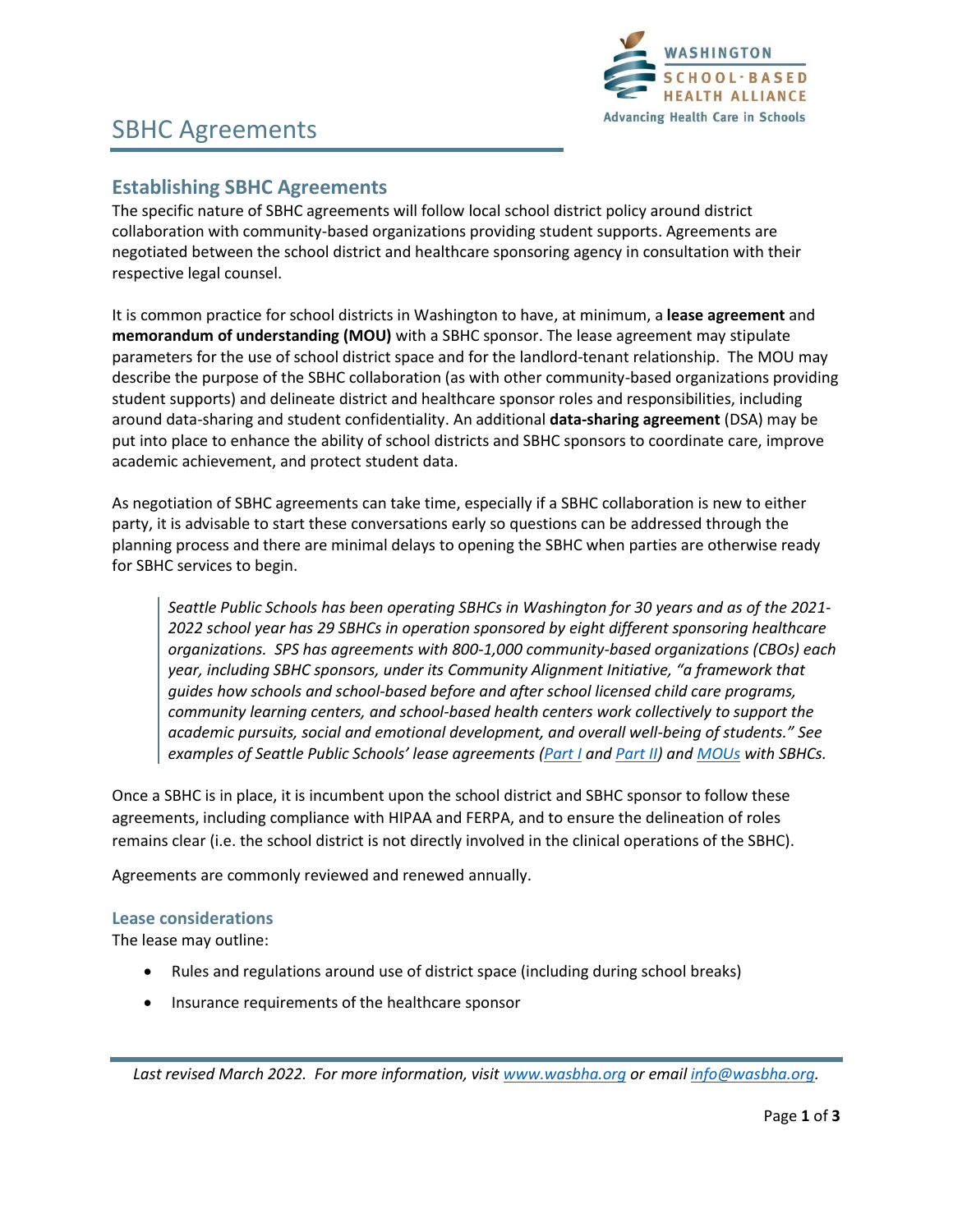

# SBHC Agreements

- Rent (the school district may offer SBHC space rent-free or at a nominal cost in consideration of the benefit received by the district)
- In-kind contributions of the school district (e.g. utilities, janitorial services and maintenance)
- Roles and details around building access, including:
	- $\circ$  Any access needed by external contractors for SBHC operations (e.g. for hazardous waste disposal, lab services, or cleaning beyond that provided by the school district)
	- o How SBHC staff will access the school and SBHC outside of standard school operating hours. Will they be given a key to the building or just the SBHC? If they do not have a key to the building, then the contact information of an administrator or janitorial staff is necessary so that the SBHC staff can get into the SBHC during times of unforeseen circumstances and during school breaks.

*An example of an unforeseen circumstance that a SBHC needs to plan for is a power outage. This can cause the vaccine thermometer alarm to go off, alerting the SBHC sponsor that they could lose their vaccine inventory if they do not transfer their vaccines to a different clinic location. A detailed vaccine transfer plan and procedure, including school access and contact information, should be developed by the SBHC sponsor.* 

If remodeling is necessary and the SBHC sponsor is investing resources in renovation, then a multi-year lease is beneficial to protect the investment of the SBHC sponsor.

### **Memorandum of Understanding (MOU) considerations**

MOUs between a school district and SBHC sponsor may describe the purpose of the collaboration in providing student supports, delineate the roles and responsibilities of the school district and school, lay out parameters for data-sharing and protecting confidential student information, and describe the scope of SBHC services, including how referrals to the SBHC may be made.

### **Data-sharing agreements (DSA)**

Beyond parameters around data-sharing and student confidentiality established in the MOU, a datasharing agreement (DSA) is also sometimes put into place to outline the academic information that can be shared with the SBHC sponsor to track academic progress and promote care coordination between SBHC staff and school staff.

It is worth noting that academic information is not *required or essential* to providing SBHC services, though academic data can be a valuable resource for SBHC operations in, for example:

*Last revised March 2022. For more information, visit [www.wasbha.org](http://www.wasbha.org/) or email [info@wasbha.org.](mailto:info@wasbha.org)*